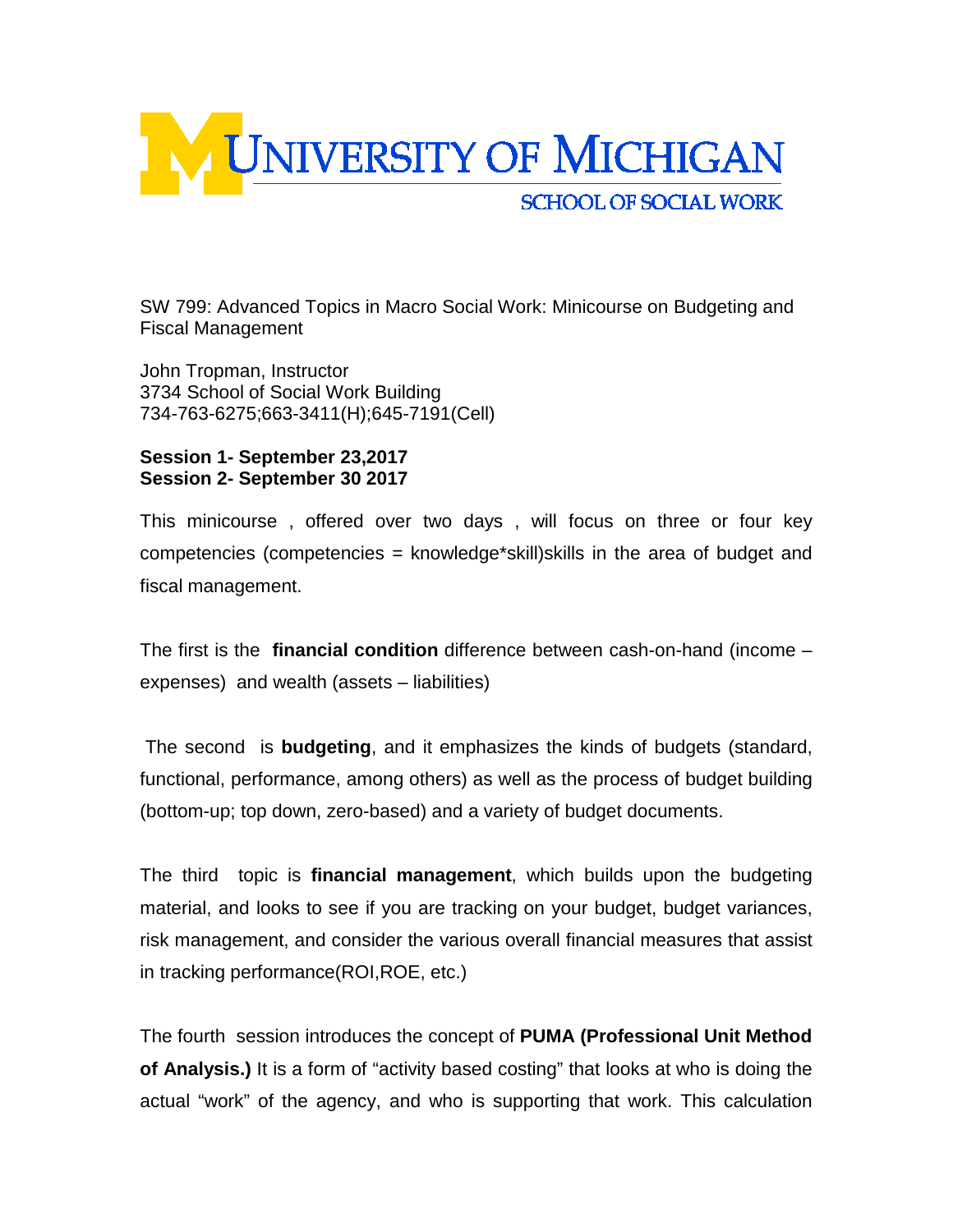produces the front room/backroom ratio, and we will compare ratios of different organizations in session. We then look at the cost of providing an either a worker (say an adoption worker) to perform that activity, or the cost of the activity (an adoption) leading us to consider cost/worker week or hour (output) as one measure or cost per outcome (an adoption) as another. It is hoped that in-sessions teams of practioners and students can work together on practical exercises using financial data from practioner's agencies or student's placements.

The fifth element (if there is time) will be applying the **total compensation model** to employee compensation, and looking at the compensation system of the organization. Approximately 2/3 of each session will be lecture/discussion, and 1/3 application.

Additionally we shall look at the **Index of Difference**

### **And the Keep/Kill Matrix**

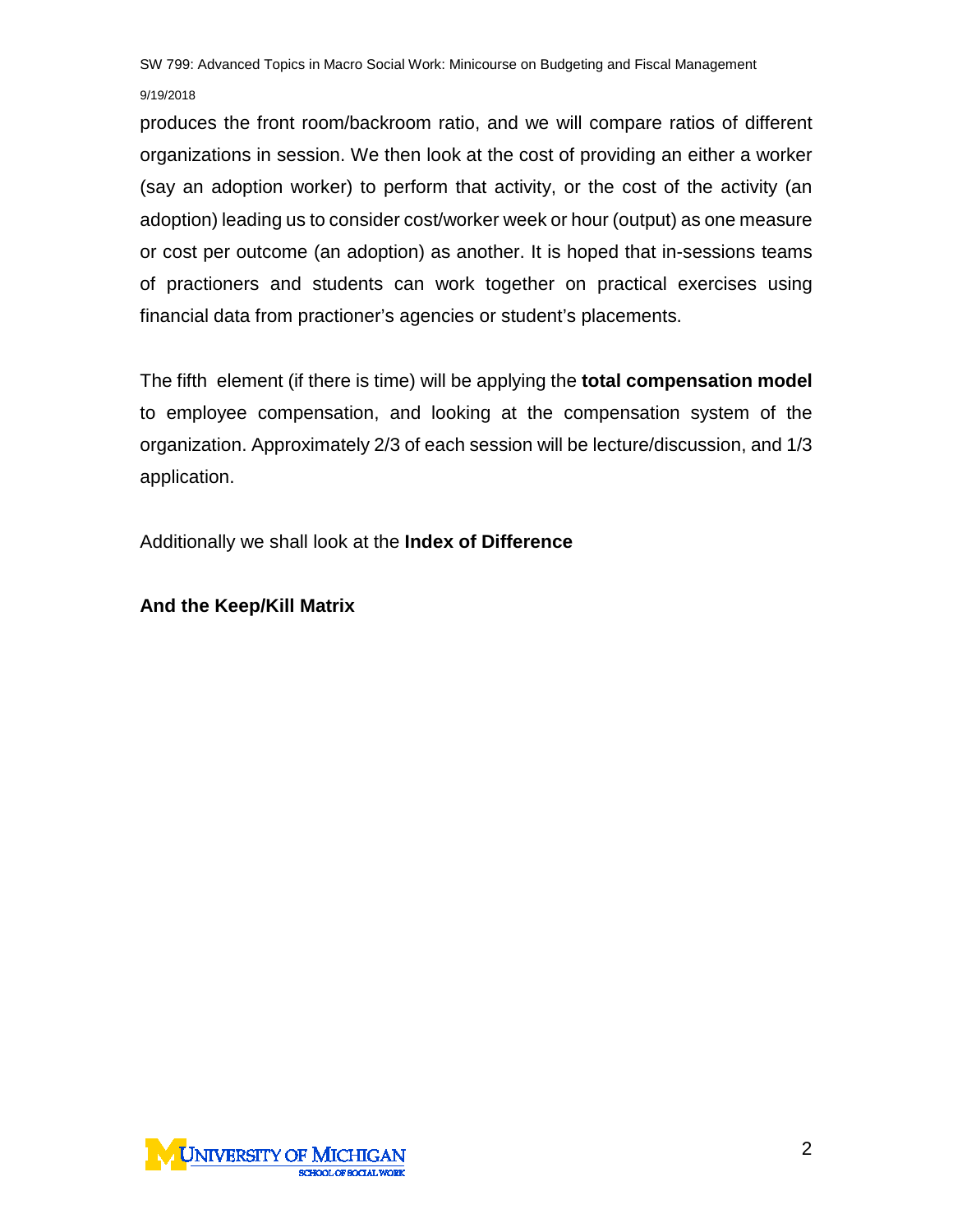9/19/2018

## MATERIALS ARE ON CANVAS

Nelson/Economy MANAGING FOR DUMMIES, Chapter 18, Budgeting, Accounting and Other Money Stuff

M..L.Flynn, "Budgeting in Community Organizations" Principles for the 90s" [ but it is still ok!]

J. and E. Tropman, "Index of Dissimilarity and the Professional Unit Method of Analysis"

Marci Thomas "Managing the Finances of Nonprofit Organizations

Clara Miller The Looking-Glass World of Nonprofit Money: Managing in For-Profits' Shadow Universe

## **Resource**

J. Tropman (2002) The Compensation Solution. San Francisco. Jossey Bass

<http://marketplace.publicradio.org/>

Ramirez, A. (2010). Nonprofit Cash Holdings: Determinants and Implications. Public Finance Review 39: 653-681, <http://pfr.sagepub.com.proxy.lib.umich.edu/content/39/5/653.full.pdf+html>

Lerner, J. (2011), Participatory budgeting: Building community agreement around tough budget decisions. Nat Civic Rev, 100: 30–35. doi: 10.1002/ncr.20059

## ASSIGNMENTS

This is a Rapid Intelligence Workshop. We have only 2 days I hope that you can look at the material ahead of time and come prepared having done the reading.

You are also requested to bring a budget statement from your agency, as well as workload numbers.

Your "assignment" for purposes of a grade will be selected as an application of material which will be decided upon during the class sessions and due October 13<sup>th</sup>. Grading will be S/U. The Assignment can be done in groups.

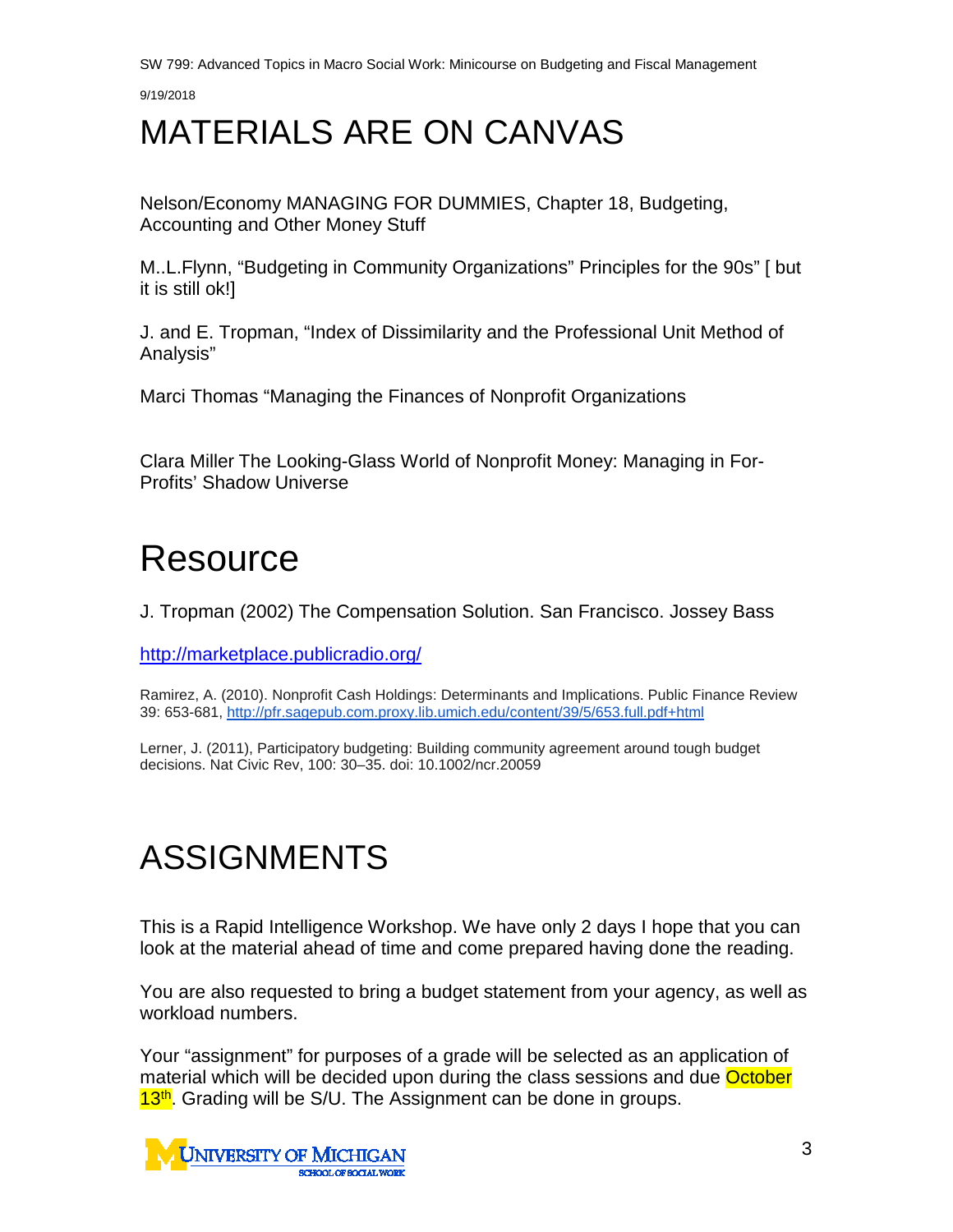# SESSION 1 October 27<sup>th</sup> Morning

### INTRODUCTION THE SOCIAL MEANING OF MONEY BUDGETS

Flynn, "Budgeting in Community Organization"

Thomas, "Managing the Finances of Nonprofit Organizations" Review the skills application exercise on p. 273.

Obtain A balance sheet from your Agency or organization you know. It can be an annual report, or any document that provides a financial picture of the organization. We will examine this in class. Try to apply the concepts in this chapter, such as

- 1. Income
- 2. Expenses
- 3. Assets
- 4. Liabilities
- 5. Fund Balances

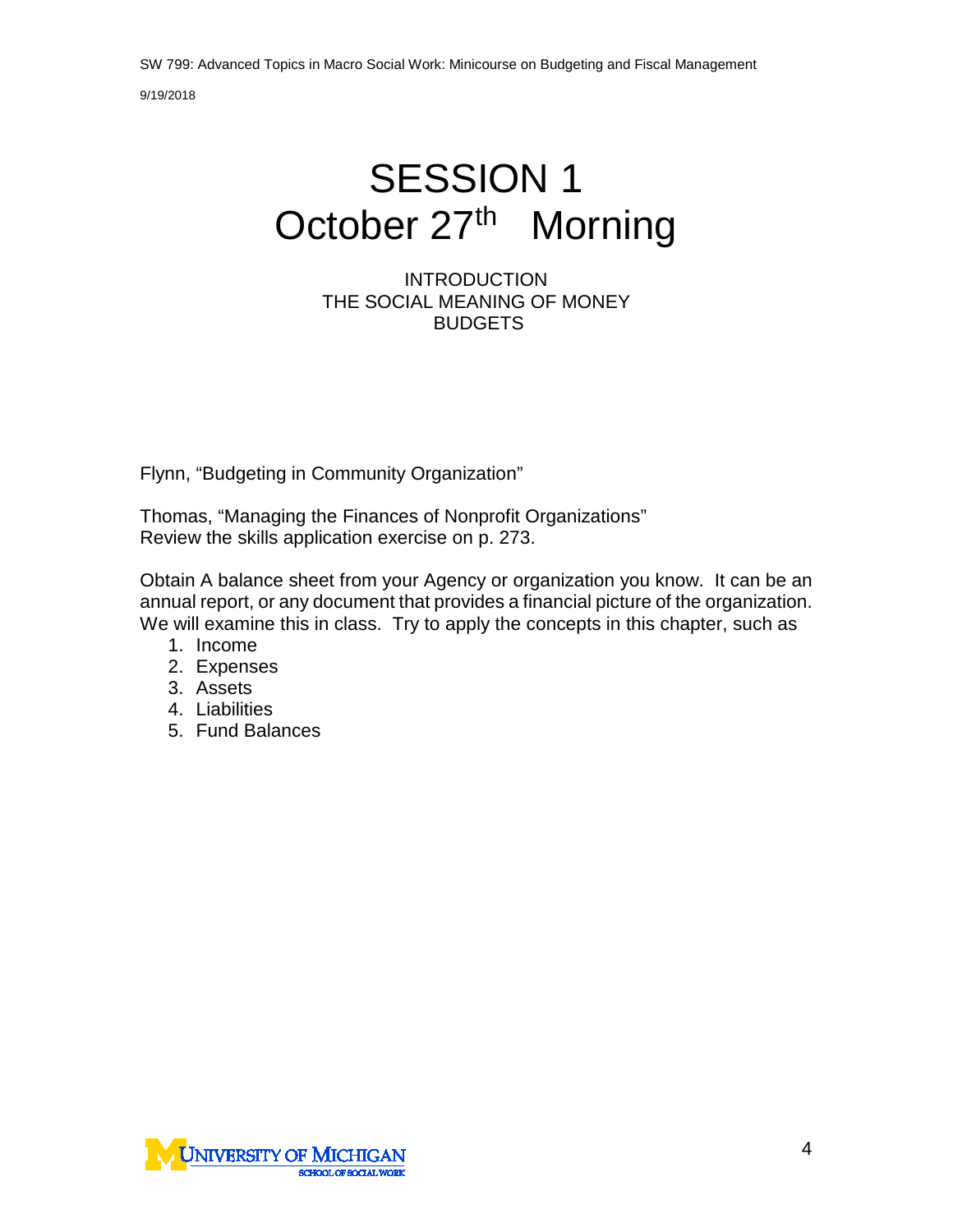# SESSION 2 October 27<sup>th</sup> . Afternoon

FINANCIAL CONTROLS

Read "Activity Based Costing" – attached Read Macmillan Matrix - attached Read Students essays about Money from the NYT Attached

# SESSION 3 November 10<sup>th</sup>, Morning

PROFESSIONAL UNIT METHOD OF ANALYSIS

Read Tropman and Tropman, "Index and PUMA"

# SESSION 4 November 10<sup>th</sup>, Afternoon

TOTAL COMPENSATION MODEL

INITIAL PROJECT REPORTS

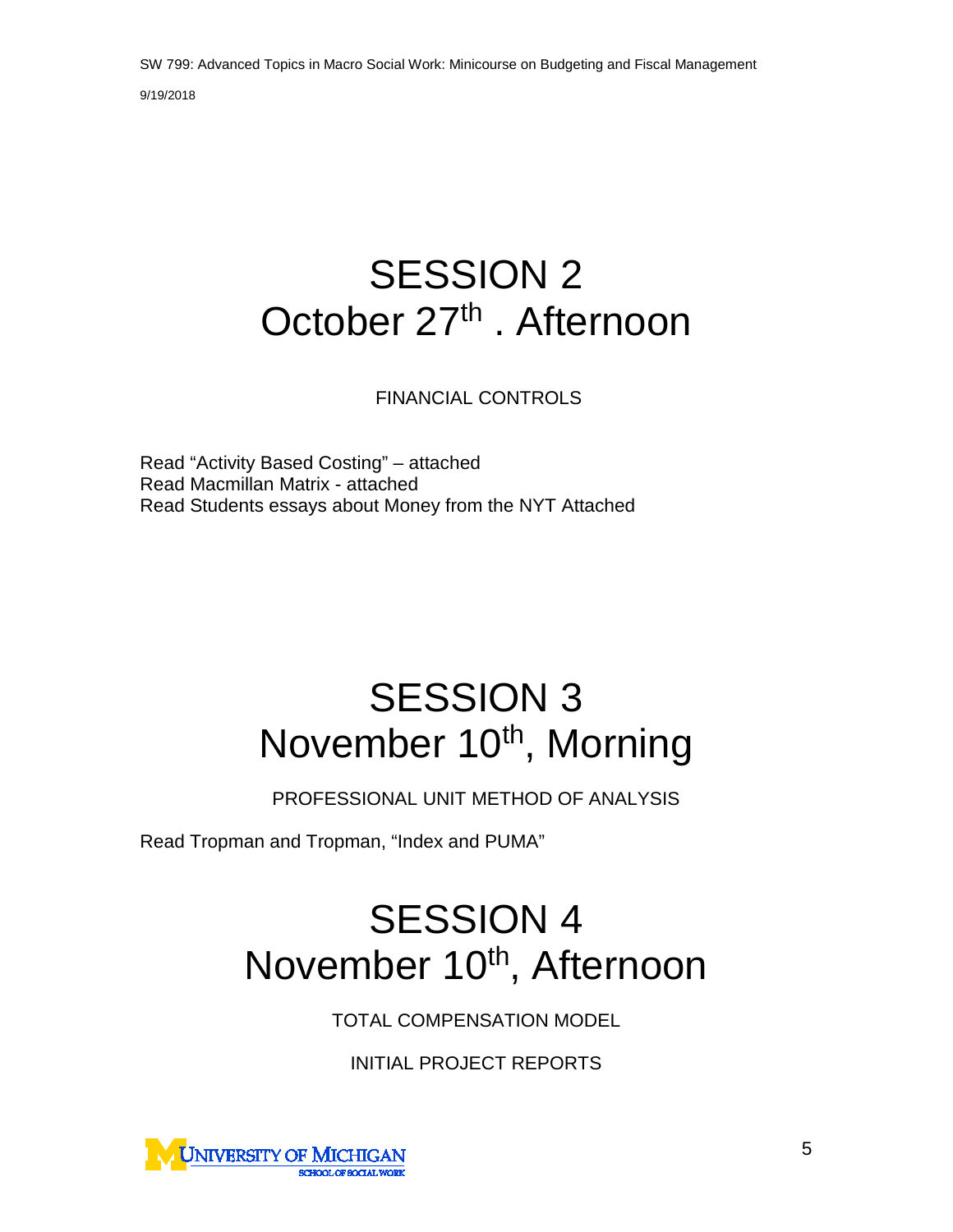9/19/2018

## **Activity Based Costing**

From Wikipedia, the free encyclopedia

Jump to: [navigation,](http://en.wikipedia.org/wiki/Activity-based_costing#column-one#column-one) [search](http://en.wikipedia.org/wiki/Activity-based_costing#searchInput#searchInput)

**Activity-based costing (ABC)** is a method of allocating [costs](http://en.wikipedia.org/wiki/Cost) to [products](http://en.wikipedia.org/wiki/Product_%28business%29) and [services.](http://en.wikipedia.org/wiki/Service) It is generally used as a tool for planning and control. This is a necessary tool for doing [value chain](http://en.wikipedia.org/wiki/Value_chain) analysis.

The concepts of ABC were developed in the manufacturing sector of the U.S. during the 1970s and 80s. During this time, the Consortium for Advanced Manufacturing-International, now known simply as CAM-I (www.cam-i.org), provided a formative role for studying and formalizing the principles that have become more formally known as Activity-Based Costing. [Robin Cooper](http://en.wikipedia.org/wiki/Robin_Cooper) and [Robert Kaplan,](http://en.wikipedia.org/wiki/Robert_Kaplan) proponent of the Balanced [Scorecard,](http://en.wikipedia.org/wiki/Balanced_Scorecard) brought notice to these concepts in a number of articles published in Harvard Business Review beginning in 1988. Cooper and Kaplan described ABC as an approach to solve the problems of traditional [cost management systems.](http://en.wikipedia.org/wiki/Cost_management) These traditional costing systems are often unable to determine accurately the actual costs of [production](http://en.wikipedia.org/wiki/Factors_of_production) and of the costs of related services. Consequently managers were making decisions based on inaccurate data especially where there are multiple products.

Instead of using broad arbitrary percentages to allocate costs, ABC seeks to identify cause and effect relationships to objectively assign costs. Once costs of the activities have been identified, the cost of each activity is attributed to each product to the extent that the product uses the activity. In this way ABC often identifies areas of high overhead costs per unit and so directs attention to finding ways to reduce the costs or to charge more for costly products.

## **[\[edit\]](http://en.wikipedia.org/w/index.php?title=Activity-based_costing&action=edit§ion=1) Detailed description**

Activity-based costing was first clearly defined in 1987 by [Robert S. Kaplan](http://en.wikipedia.org/wiki/Robert_S._Kaplan) and [W.](http://en.wikipedia.org/w/index.php?title=W._Bruns&action=edit)  [Bruns](http://en.wikipedia.org/w/index.php?title=W._Bruns&action=edit) as a chapter in their book **Accounting and Management: A Field Study Perspective** (Harvard Business School Press 1987 [ISBN 0-87584-186-4\)](http://en.wikipedia.org/w/index.php?title=Special:Booksources&isbn=0875841864). They initially focused on manufacturing industry where increasing technology and productivity improvements have reduced the relative proportion of the direct costs of labor and materials, but have increased relative proportion of indirect costs. For example, increased automation has reduced labor, which is a direct cost, but has increased depreciation, which is an indirect cost.

Traditionally cost accountants had arbitrarily added a broad percentage onto the direct costs to allow for the indirect costs. However as the percentages of overhead costs had risen, this technique became increasingly inaccurate because the indirect costs were not caused equally by all the products. For example, one product might take more time in one expensive machine than another product, but since the amount of direct labor and

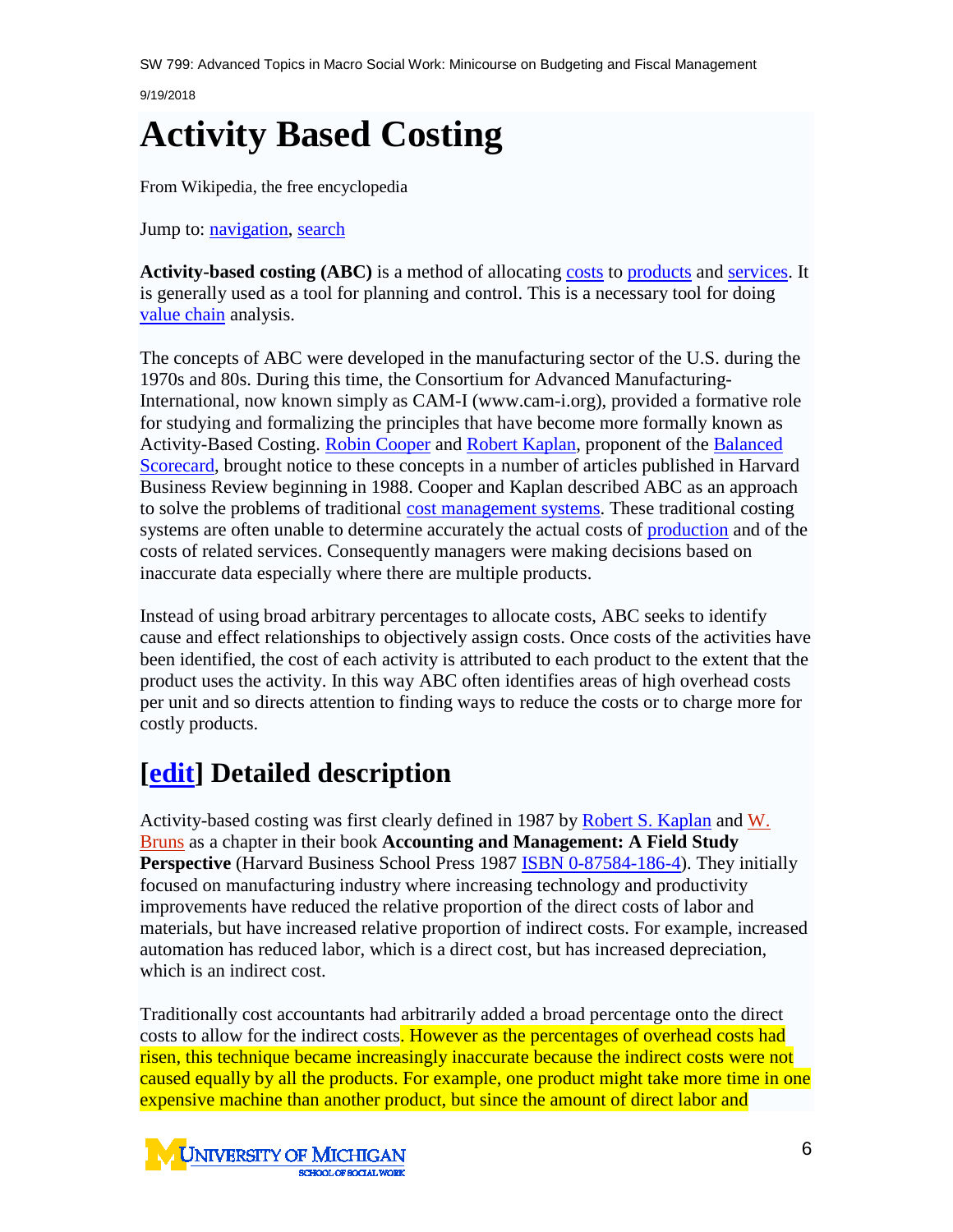#### 9/19/2018

materials might be the same, the additional cost for the use of the machine would not be recognised when the same broad 'on-cost' percentage is added to all products. Consequently, when multiple products share common costs, there is a danger of one product subsidising another.

Like manufacturing industries, financial institutions also have diverse products which can cause cross-product subsidies. Since personnel expenses represent the largest single component of non-interest expense in financial institutions, these costs must also be attributed more accurately to products and customers. Activity based costing, even though developed for manufacturing, can therefore be a useful tool for doing this. This extended use of ABC to financial institutions was presented in 1990 in an article appearing in the Journal of Bank Cost and Management Accounting (Volume 3, Number 2) by Richard Sapp, David Crawford and Steven Rebishcke. There was also a subsequent article in 1991 in the same Journal (Volume 4, Number 1).

Direct labor and materials are relatively easy to trace directly to products, but it is more difficult to directly allocate indirect costs to products. Where products use common resources differently, some sort of weighting is needed in the cost allocation process. The measure of the use of a shared activity by each of the products is known as the **[cost](http://en.wikipedia.org/wiki/Cost_driver)**  [driver](http://en.wikipedia.org/wiki/Cost_driver). For example, the cost of the activity of bank tellers can be ascribed to each product by measuring how long each product's transactions takes at the counter and then by measuring the number of each type of transaction.

### **[\[edit\]](http://en.wikipedia.org/w/index.php?title=Activity-based_costing&action=edit§ion=2) Limitations**

Even in activity-based costing, some overhead costs are difficult to assign to products and customers, for example the chief executive's salary. These costs are termed 'business sustaining' and are not assigned to products and customers because there is no meaningful method. This lump of unallocated overhead costs must nevertheless be met by contributions from each of the products, but it is not as large as the overhead costs before ABC is employed.

Although some may argue that costs untraceable to activities should be "arbitrarily allocated" to products, it is important to realize that the only purpose of ABC is to provide information to management. Therefore, there is no reason to assign any cost in an arbitrary manner. Management accountants can be creative in finding other ways to represent these costs on internal reporting statements.

Tool — MacMillan Matrix [1](#page-6-0)

Nonprofit staff are often uncomfortable discussing "competitiveness" or "resource allocation" not because we don't understand these ideas, but because we like concentrating on the people we help through our work. Recent environmental changes — shifts in funding priorities, increased home computer usage, and a proliferation of community technology programs – require

<span id="page-6-0"></span> $\overline{a}$ <sup>1</sup> http://www.ctcnet.org/what/action/?page\_id=39

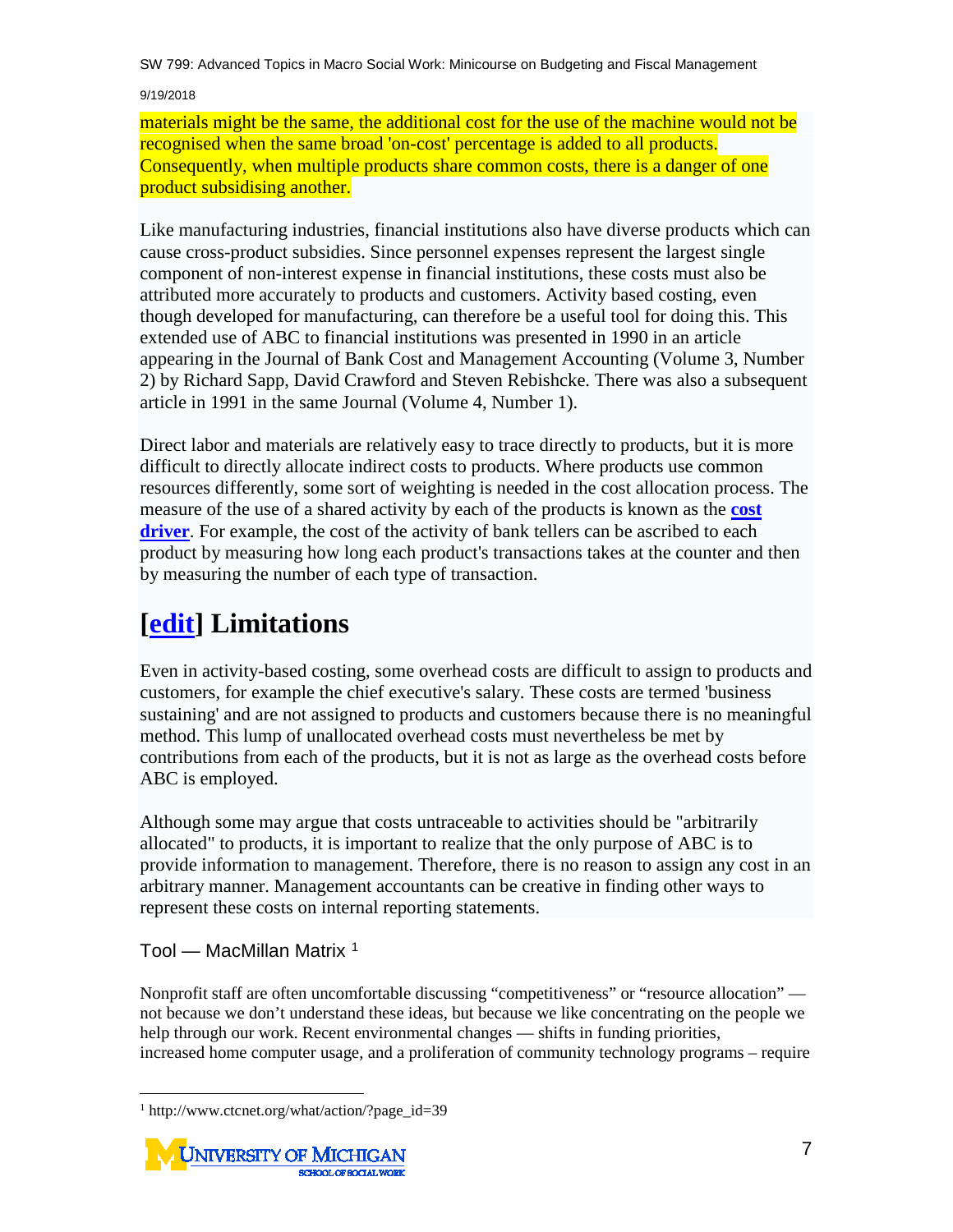#### 9/19/2018

us, however, to use these concepts to ensure that we truly are meeting the needs of the people we want to help.

The MacMillan Matrix can help your CTC discover the program areas that are most needed in your community and that you are in the best position to provide. The Matrix is based on the following assumptions:

- Nonprofits should avoid duplicating services. This will ensure that limited resources are used well and quality of service is maximized.
- Nonprofits should focus on a limited number of high-quality services, rather than providing many mediocre services.
- Nonprofits should collaborate so that a continuum of service can be provided with each partner focusing on specific pieces.

The MacMillan Matrix will help you assess current and prospective programs according to four criteria — fit with your organization's mission, attractiveness to funders and participants, whether the service is provided elsewhere, and organizational capacity. Below is an adapted MacMillan Matrix for CTCs.

| <b>MacMillan</b><br><b>Matrix</b><br>for CTCs |                                                    | Program is Very<br><b>Attractive to Funders</b><br>and/or Community<br>Participants |                                                     | Program is Not<br><b>Attractive to Funders</b><br>and/or Community<br>Participants |                                                     |
|-----------------------------------------------|----------------------------------------------------|-------------------------------------------------------------------------------------|-----------------------------------------------------|------------------------------------------------------------------------------------|-----------------------------------------------------|
|                                               |                                                    | <b>Several</b><br>Orgs. Offer<br>Similar<br><b>Programs</b>                         | Few/No<br>Orgs. Offer<br>Similar<br><b>Programs</b> | <b>Several</b><br>Orgs. Offer<br><b>Similar Programs</b>                           | Few/No<br>Orgs. Offer<br><b>Similar</b><br>Programs |
| G<br>O<br>O<br>D<br>F<br>ı<br>т               | High Org.<br>Capacity<br>and<br><b>Credibility</b> | Keep<br>and<br>Compete                                                              | Keep and<br>Grow                                    | Keep and<br>Collaborate                                                            | Keep and<br><b>Subsidize</b>                        |
|                                               | Weak Org.<br>Capacity<br>and<br><b>Credibility</b> | Give<br>Away to<br>Other<br>Orgs.                                                   | <b>Grow Your</b><br>Capacity or<br>Give Away        | Give Away<br>to Other<br>Orgs.                                                     | Collaborate<br>or Stop                              |
| <b>POOR</b><br>FIT                            |                                                    | Give Away                                                                           |                                                     | Give Away                                                                          |                                                     |

Each current and prospective program should be put into the appropriate square. Those program ideas that fall into top row (good fit and high capacity) should be kept. The programs in the top right-most cell are those programs that your CTC is well-suited to provide and that are most needed, but are difficult to fund. These are the programs that

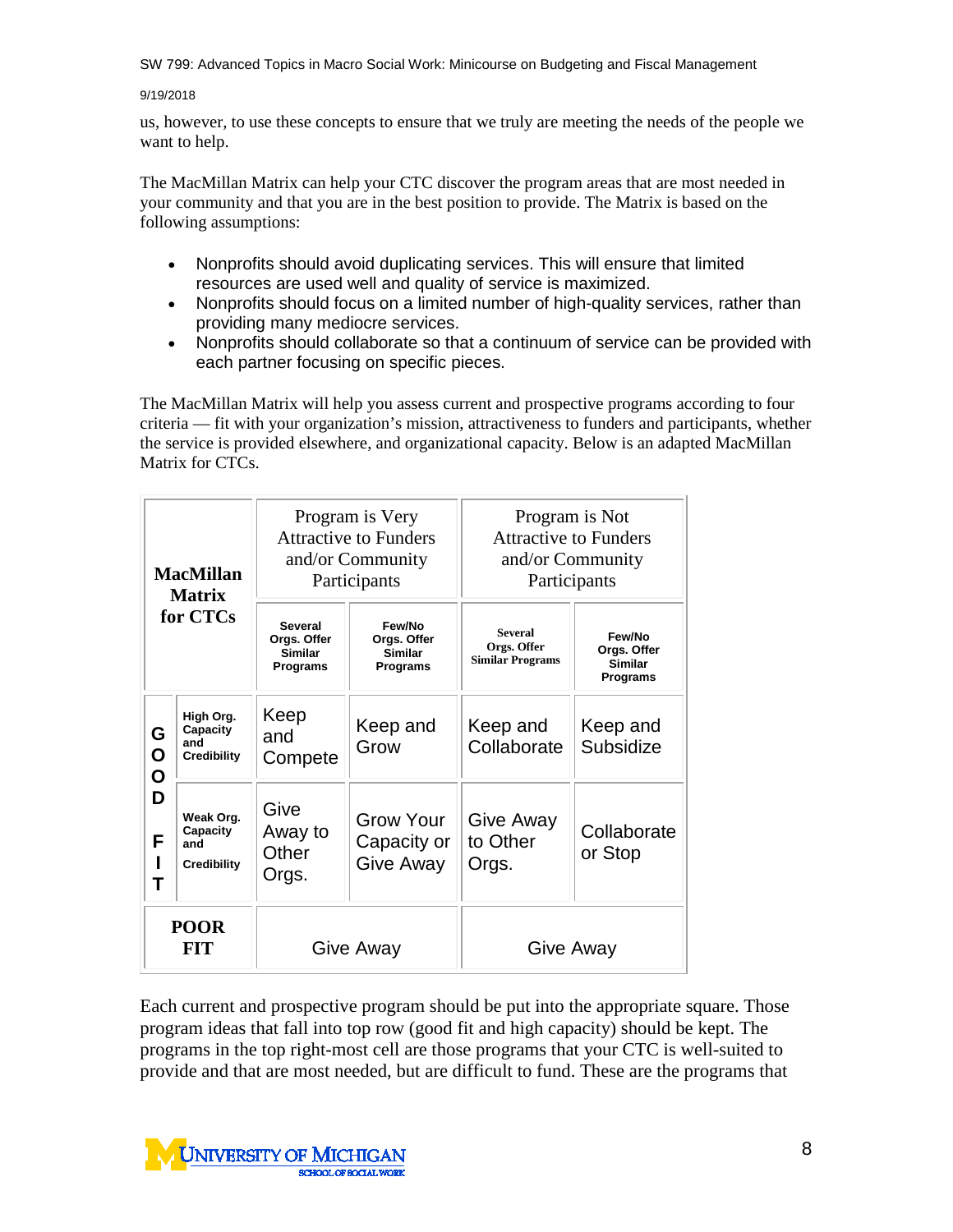#### 9/19/2018

you should consider subsidizing with general operating funds. Those program ideas in the bottom two rows should usually not be undertaken.

### **Resources:**

- [Alliance for NonProfit Management MacMillan Matrix FAQ](http://www.allianceonline.org/FAQ/strategic_planning/how_can_we_do_competitive.faq)
- MacMillan Matrix 15-page How-To Guide and

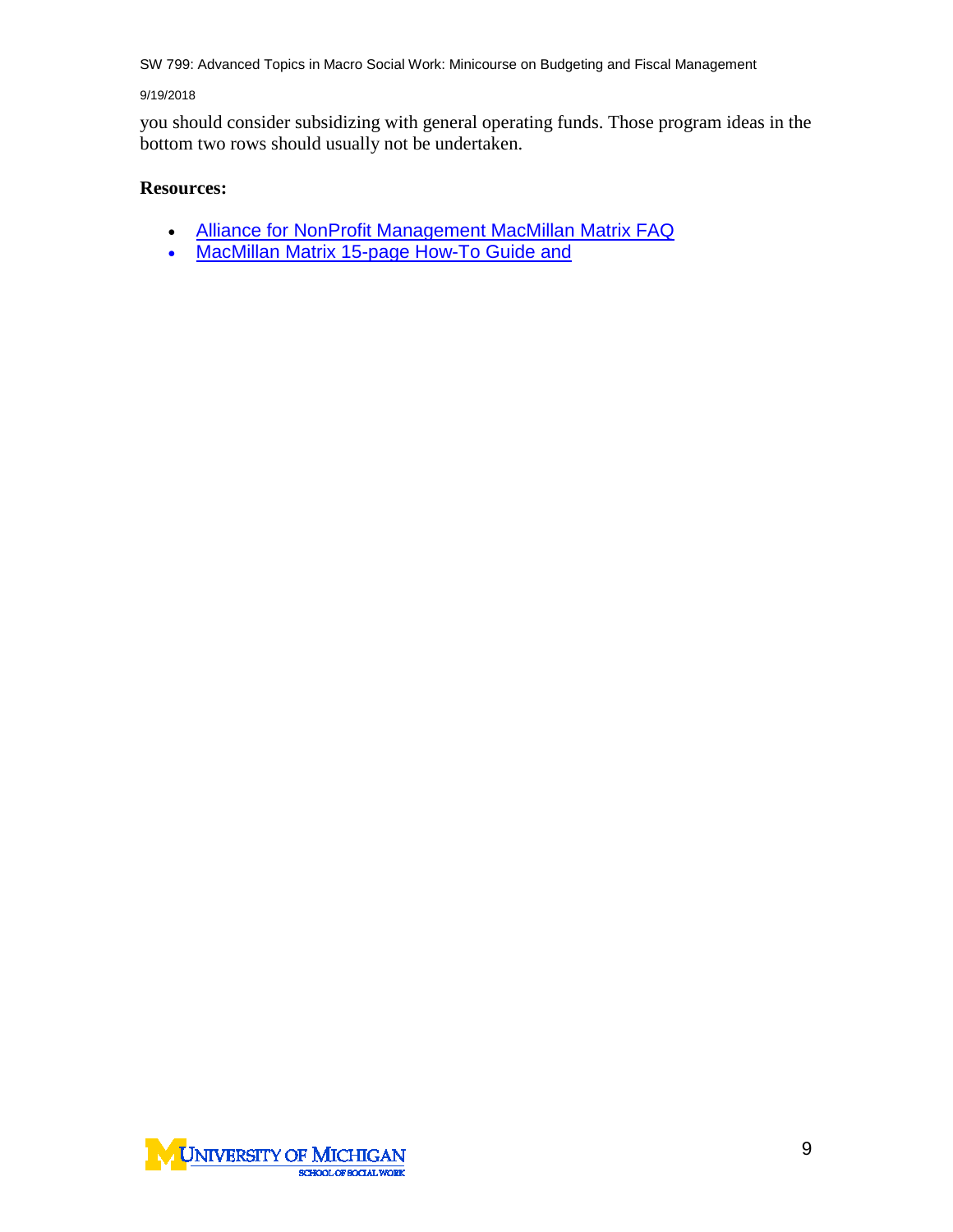9/19/2018

• [Worksheet](http://www.forbesgroup.com/products/index.cfm/fuseaction/ViewProduct/product_id/8/category_id/10200000000?CFID=2005707&CFTOKEN=5901076) (free from the Forbes Group, but requires filling out a form)

#### **No Comments so far**

[Leave a comment or suggest a resource](http://www.ctcnet.org/what/action/?page_id=39#postcomment#postcomment)

#### **Question[2](#page-9-0)**

#### **How can we do a competitive analysis?**

#### **Answer**

Nonprofits have not traditionally been thought of as organizations that need to be competitively oriented. Unlike for-profit businesses, which compete for customers and whose very survival depends on providing services or products to satisfied, paying "clients," many nonprofit organizations operate in a non-market, or grants, economy - one in which services may not be commercially viable. In other words, the marketplace may not supply sufficient resources to support an adequate, ongoing provider base. Moreover, the customer (client) does not decide which provider gets adequate, ongoing funding. (In fact, many nonprofits are considered "sole-source," the only place to get the service, so there is not necessarily any choice in which provider receives funding even if the client does have some say). Consequently, nonprofit organizations have not necessarily had an incentive to question the status quo, to assess whether client needs were being met, or to examine the cost-effectiveness or quality of available services.

The competitive environment has changed, however: funders and clients, alike, are beginning to demand more accountability; sole-sourced nonprofits are finding that their very success is encouraging others to enter the field and compete for grants; and grant money and contributions are getting harder to come by, even as need and demand increase. This last trend - increasing demand for a smaller pool of resources, requires today's nonprofits to rethink how they do business, to compete where appropriate, to avoid duplicating existing comparable services, and to increase collaboration, when possible.

#### **The MacMillan Matrix for Competitive Analysis of Programs**

The MacMillan Matrix is an extraordinarily valuable tool that was specifically designed to help nonprofits assess their programs in that light. The matrix is based on the assumption that duplication of existing comparable services (unnecessary competition) among nonprofit organizations can fragment the limited resources available, leaving all providers too weak to increase the quality and cost-effectiveness of client services. The matrix also assumes that trying to be all things to all people can result in mediocre or low-quality service; instead, nonprofits should focus on delivering higher-quality service in a more focused (and perhaps limited) way. The matrix therefore helps organizations think about some very pragmatic questions:

Are we the best organization to provide this service?

Is competition good for our clients?

Are we spreading ourselves too thin, without the capacity to sustain ourselves?

Should we work cooperatively with another organization to provide services?

Using the MacMillan Matrix is a fairly straightforward process of assessing each current (or prospective) program according to four criteria, described below.

#### **1. Fit**

 $\overline{a}$ 

Fit is the degree to which a program "belongs" or fits within an organization. Criteria for "good fit" include:

congruence with the purpose and mission of the organization;

ability to draw on existing skills in the organization; and

<span id="page-9-0"></span><sup>2</sup> http://www.allianceonline.org/FAQ/strategic\_planning/how\_can\_we\_do\_competitive.faq

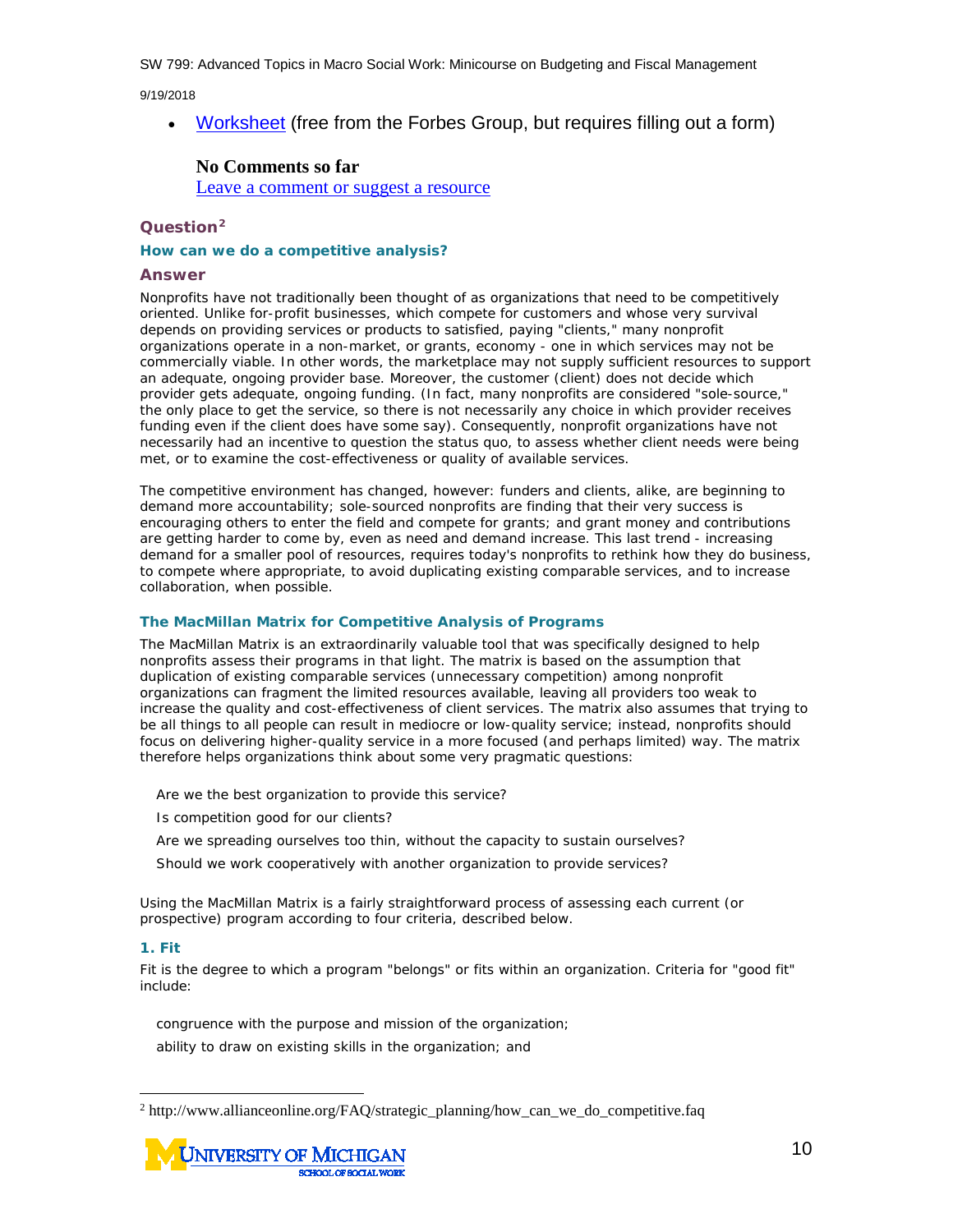#### 9/19/2018

ability to share resources and coordinate activities with programs.

#### **2. Program Attractiveness**

Program attractiveness is the degree to which a program is attractive to the organization from an economic perspective, as an investment of current and future resources (i.e., whether the program easily attracts resources). Any program that does not have high congruence with the organization's purpose should be classified as unattractive. No program should be classified as highly attractive unless it is ranked as attractive on a substantial majority of the criteria below:

high appeal to groups capable of providing current and future support

stable funding market demand from a large client base appeal to volunteers measurable, reportable program results focus on prevention, rather than cure able to discontinue with relative ease, if necessary (i.e., low exit barriers) low client resistance to program services intended to promote the self-sufficiency or self-rehabilitation of client base

#### **3. Alternative Coverage**

Alternative coverage is the extent to which similar services are provided. If there are no other large, or very few small, comparable programs being provided in the same region, the program is classified as "low coverage." Otherwise, the coverage is "high."

#### **4. Competitive Position**

Competitive position is the degree to which the organization has a stronger capability and potential to deliver the program than other agencies - a combination of the organization's effectiveness, quality, credibility, and market share or dominance. Probably no program can be classified as being in a strong competitive position unless it has some clear basis for declaring superiority over all competitors in that program category. Criteria for a strong competitive position include:

good location and logistical delivery system;

large reservoir of client, community, or support group loyalty;

past success securing funding;

superior track record (or image) of service delivery;

large market share of the target clientele currently served;

gaining momentum or growing in relation to competitors;

better quality service and/or service delivery than competitors;

ability to raise funds, particularly for this type of program;

superior skill at advocacy;

superiority of technical skills needed for the program;

superior organizational skills;

superior local contacts;

ability to conduct needed research into the program and/or properly monitor program performance;

superior ability to communicate to stakeholders; and

most cost effective delivery of service.

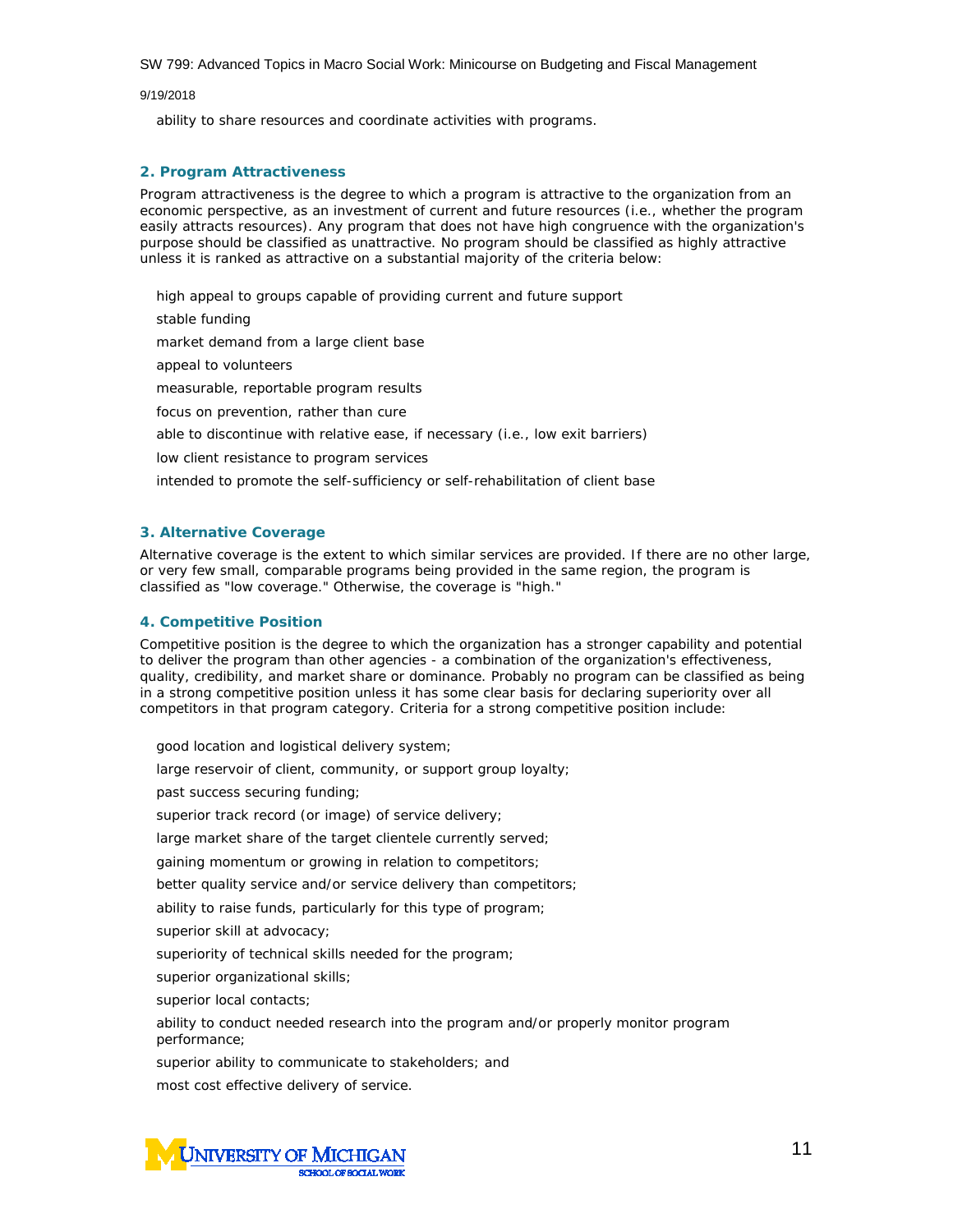#### 9/19/2018

After each program is assessed in relation to the above four criteria, each is placed in the MacMillan matrix, as follows. For example, a program that is a good fit, is deemed attractive and strong competitively, but for which there is a high alternative coverage would be assigned to Cell No. 1, *Aggressive Competition.*

|                           |                                          | High Program Attractiveness:<br>"Easy" Program |                                        | Low Program Attractiveness:<br>"Difficult" Program |                                            |
|---------------------------|------------------------------------------|------------------------------------------------|----------------------------------------|----------------------------------------------------|--------------------------------------------|
|                           |                                          | <b>Alternative</b><br>Coverage<br>High         | <b>Alternative</b><br>Coverage<br>l ow | <b>Alternative</b><br>Coverage<br>High             | <b>Alternative</b><br>Coverage<br>$I_{OW}$ |
| <b>GOOD</b><br><b>FIT</b> | Strong<br>Competitive<br><b>Position</b> | 1. Aggressive<br>Competition                   | 2. Aggressive<br>Growth                | 5. Build up the<br><b>Best</b><br>Competitor       | 6. "Soul of the<br>Agency"                 |
|                           | Weak<br>Competitive<br><b>Position</b>   | 3. Aggressive<br>Divestment                    | 4. Build<br>Strength or<br>Get Out     | 7. Orderly<br><b>Divestment</b>                    | 8. "Foreign<br>Aid" or Joint<br>Venture    |
| <b>POOR</b><br><b>FIT</b> |                                          | 9. Aggressive Divestment                       |                                        | 10. Orderly Divestment                             |                                            |

Once all programs have been placed in the appropriate positions on the matrix, an organization can review its mix of programs, sometimes called a "program portfolio," and decide if any adjustments need to be made. Ideally, an organization would have only two types of programs. The first would be attractive programs (programs that attract resources easily), in areas that the organization performs well and can compete aggressively for a dominant position.

These attractive programs can be used to support the second program type: the unattractive program with low coverage. The unattractive program is considered unattractive by funders, with low alternative coverage, but makes a special, unique contribution and in which the organization is particularly well-qualified. These programs typically fall under Cell No. 6, the soul of the agency. These programs are known as the "soul of the agency" because the organization is committed to delivering the program even at the cost of subsidizing it from other programs. An organization cannot afford to fund unlimited "souls," and it might have to face some difficult decisions about how to develop a mix of programs that ensure organizational viability as well as high-quality service to clients.

For example, five years ago there was little funding for case management by AIDS Service Organizations. Unwilling to let clients fend for themselves in getting the help they needed, many organizations devoted staff time to this service. At the time this was a "soul of the agency" program. These days, this program is more attractive (i.e., fundable) though there is also growing alternative coverage. Therefore, organizations in a strong position to serve the clients well, with cultural competence and program expertise, should aggressively compete: those in a weak competitive position should get out of the business.

#### **Articulating Previous Strategies**

Most organizations operate within the guidelines of certain program and organizational strategies, although often these have neither been recognized or articulated as actual strategies. Once an organization is in the process of strategic planning, however, it is time to make explicit these unspoken strategies and incorporate them into this deliberate consideration of the organization's

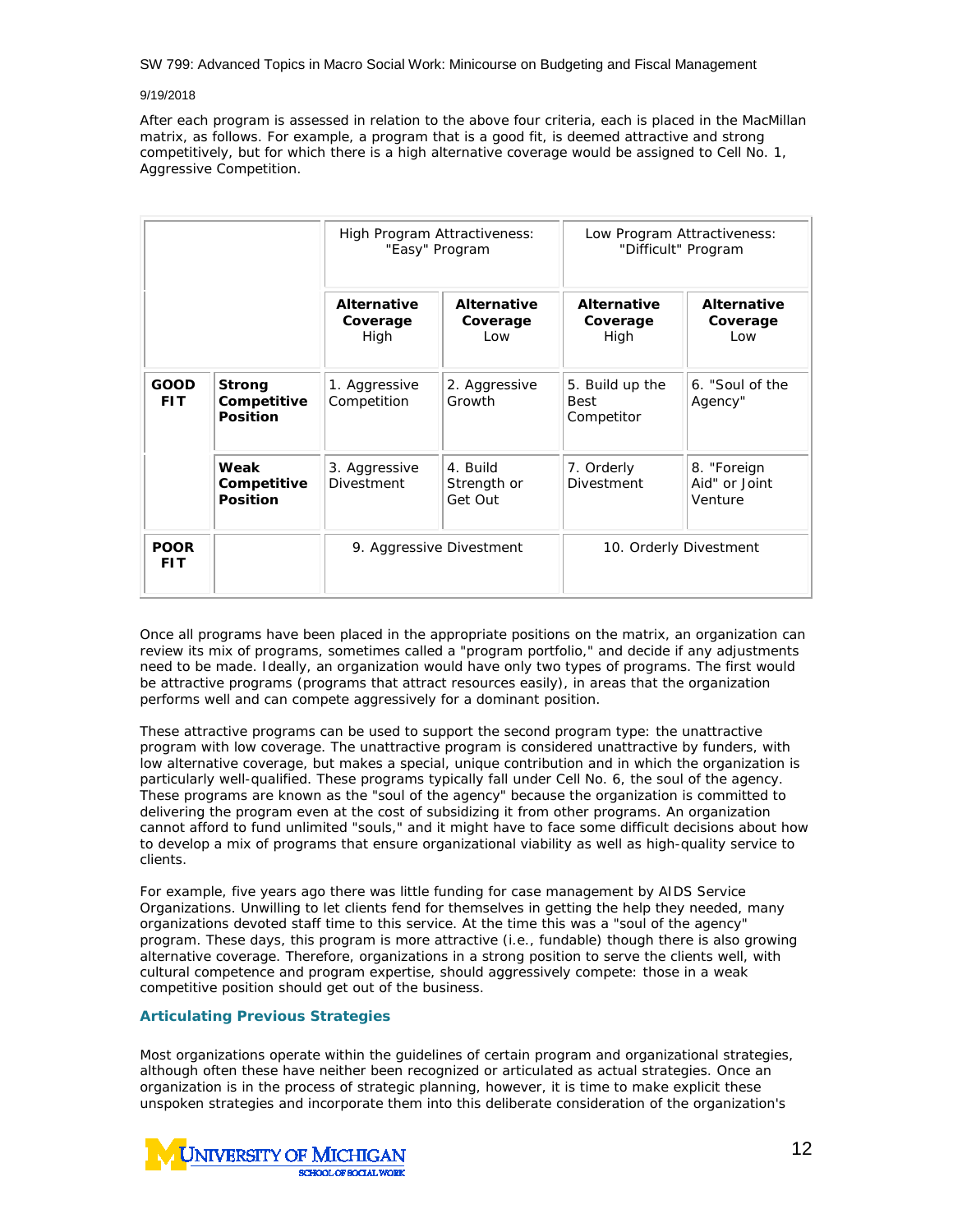#### 9/19/2018

future directions. This should happen as part of the situation assessment: look for past patterns of operation or allocation of resources -- these are your previous strategies; analyze whether those strategies were effective, and why; and consider whether or not they should be held as strategies for the future.

#### **Identification of Critical Issues**

Upon completion of the situation assessment, a planning committee should be in a position to identify all of the critical issues, or fundamental problems or choices, facing the organization, and then begin to address those issues and identify priorities. A first attempt will probably result in a very long list of "critical" issues. Some might indeed be critical, but require no action at present and should, therefore, be monitored; some will require immediate attention, and as such should be dealt with accordingly; and some will be of critical importance to the long-term viability and success of the organization. Those are the issues (usually no more than six to eight issues qualify) that become the framework for the decisions that must be made next: decisions regarding strategies, long-range goals and objectives, and financial requirements.

To arrive at this final list of true critical issues, the planning committee should brainstorm a list of issues that might qualify and then assess each issue by asking: Why is it an issue? What are the consequences of not responding to this issue in the near future ? Why does the issue need immediate attention? Why is it a critical issue? Again, the final list should include no more than six to eight items; beyond that, the organization is in danger of losing focus and sabotaging its own best intentions.

Finally, additional research may be needed, in order to gather specific information about new opportunities which can be pursued. This might include: description of new target markets and their needs; description of new products and/or services with descriptions of start-up costs, competitor analysis, long-term financial projections, and break-even analysis.

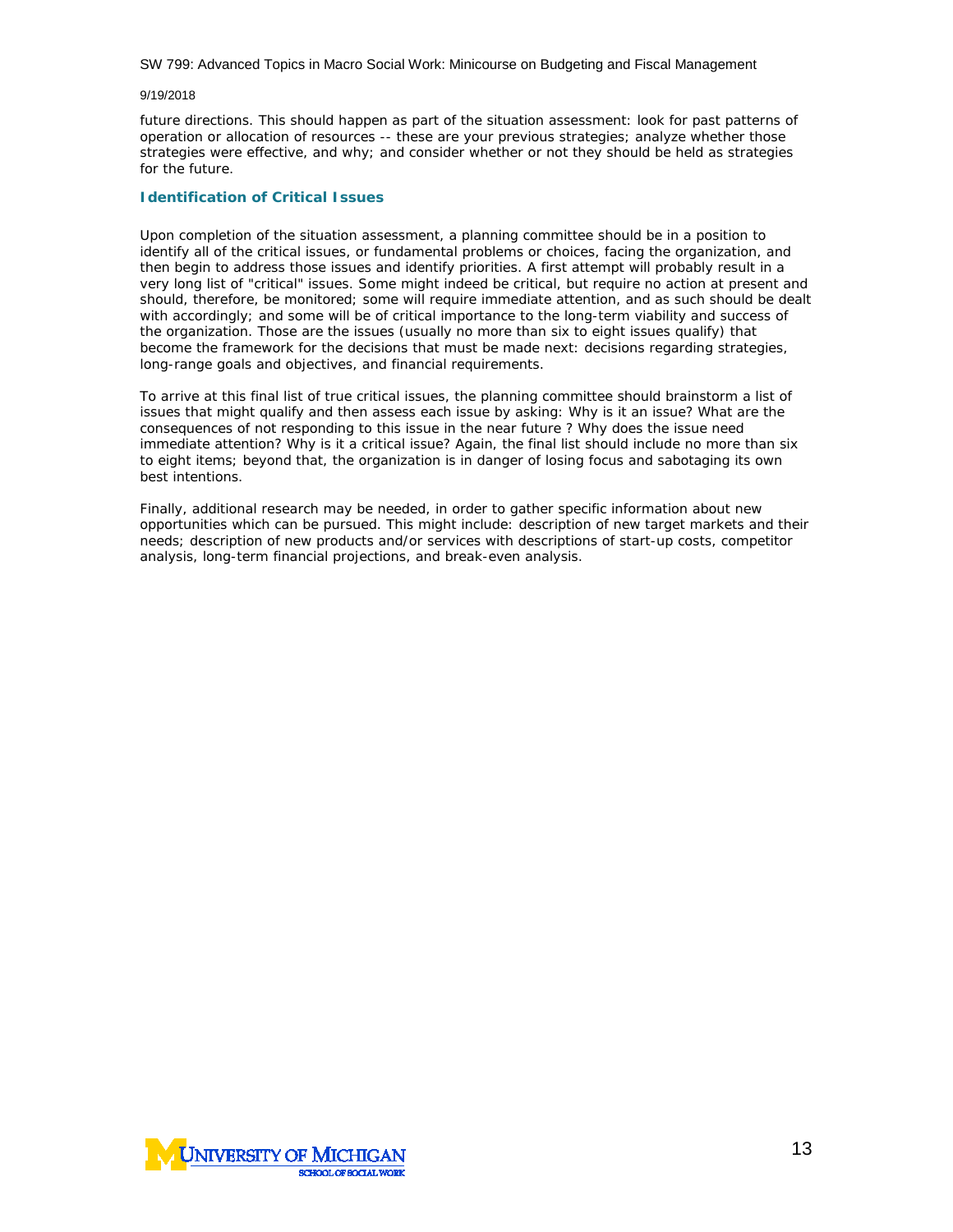9/19/2018

**[Your Money](http://www.nytimes.com/pages/your-money/index.html)**

## **In College Essays About Money, Echoes of Parents' Attitudes**

[Your Money](http://www.nytimes.com/column/your-money)

By [RON LIEBER M](http://topics.nytimes.com/top/reference/timestopics/people/l/ron_lieber/index.html)AY 13, 2016

We grown-ups often assume that children are oblivious to our money talk, ignorant of our budget woes and uninterested in how adults make financial decisions. Better to protect them from all that for as long as possible, right?

But [the best entries o](http://www.nytimes.com/interactive/2016/05/12/your-money/student-college-essays-about-money.html)f this year's crop of college application essays about money prove that they are watching and listening — always — and picking up every little thing by osmosis.

### **[Memories and Hopes: The Top Essays](http://www.nytimes.com/interactive/2016/05/12/your-money/student-college-essays-about-money.html)**

[The four best college application essays about money that students sent us in 2016.](http://www.nytimes.com/interactive/2016/05/12/your-money/student-college-essays-about-money.html) 



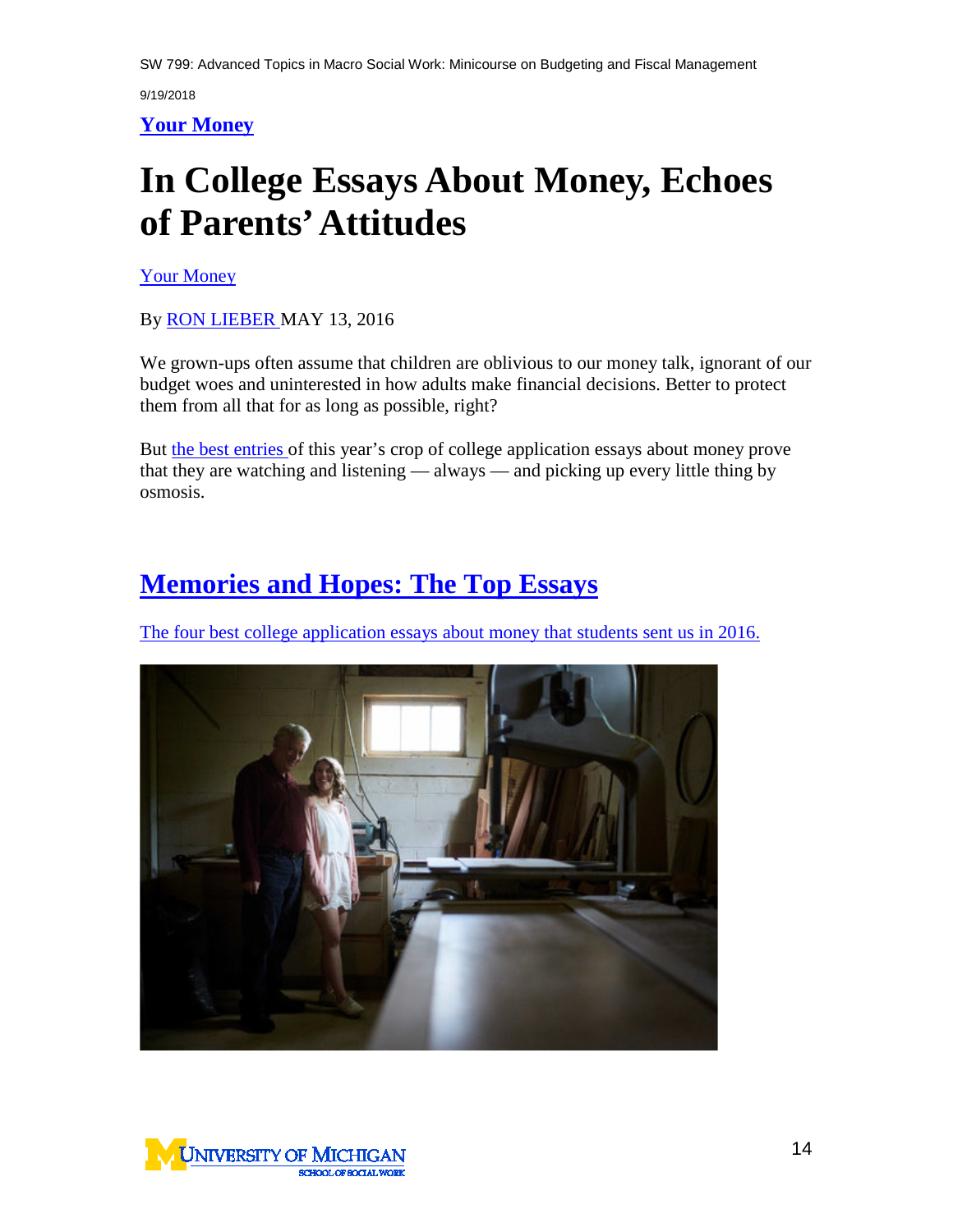#### 9/19/2018

A young woman from an affluent suburb offers a jarring inventory of items for sale at her high school, including Adderall, marijuana and test answers, even as some peers can't afford the fees for the [Advanced Placement tests.](http://topics.nytimes.com/top/reference/timestopics/subjects/a/advanced_placement_program/index.html?inline=nyt-classifier) Another observes her frugal, immigrant family and how that trait has slowly permeated her own values.

A high school senior with only one grandparent who even went to high school comes to terms with the pressure he feels to be the one who breaks the degree-free cycle. And another traces the fine details of her father's — and her family's — struggle to forge a middle-class life, through her memories of his art and the artifacts they find buried in an arroyo in New Mexico.

Each year, I put out an open call for college applicants to send in essays about money, work, social class and related issues that they've submitted to undergraduate admissions offices. This year, we received 231 of them and enlisted Ralph Johnson, senior director for college success for the Democracy Prep public schools network and a former admissions officer at Brown University, to help pick the four that we are publishing. We pay the four writers as we would freelancers.

In narrowing them down from among the best dozen or so that we received, Mr. Johnson said he put himself back in the mind-set of the gatekeeper role he once held at Brown, when there were so many essays to read that he felt guilty being in a house of worship without a pile of paper in front of him.

What he looked for then is the same thing he encourages his students to strive for now. "Some kind of spark," he said. It needs to be something that isn't in their transcript or test scores and give admissions officers something to talk about when they're in the meeting room deciding on that candidate.

[Continue reading the main story](http://www.nytimes.com/2016/05/14/your-money/in-college-essays-about-money-echoes-of-parents-attitudes.html?ref=todayspaper&_r=0#story-continues-2)

### **Related Coverage**



•

**[YOUR MONEY](http://www.nytimes.com/2015/05/23/your-money/essays-about-work-and-class-that-caught-a-colleges-eye.html)** 

**[Essays About Work and Class That Caught a](http://www.nytimes.com/2015/05/23/your-money/essays-about-work-and-class-that-caught-a-colleges-eye.html)  [College's Eye MAY 21, 2015](http://www.nytimes.com/2015/05/23/your-money/essays-about-work-and-class-that-caught-a-colleges-eye.html)** 

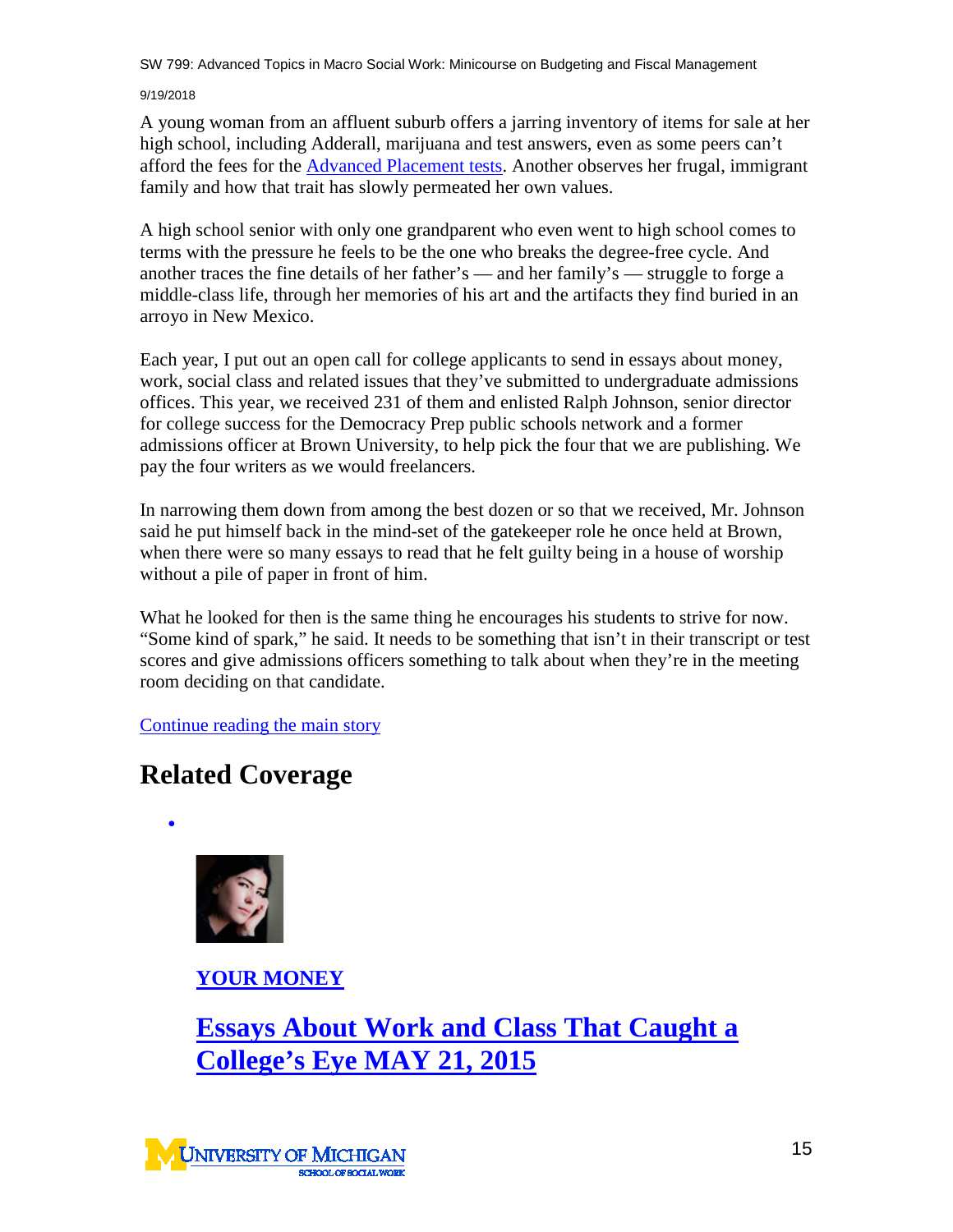9/19/2018 •

•



**[YOUR MONEY](http://www.nytimes.com/2013/05/18/your-money/four-college-essays-that-stand-out-from-the-crowd.html)** 

### **[College Essays That Stand Out From the Crowd](http://www.nytimes.com/2013/05/18/your-money/four-college-essays-that-stand-out-from-the-crowd.html)  [MAY 17, 2013](http://www.nytimes.com/2013/05/18/your-money/four-college-essays-that-stand-out-from-the-crowd.html)**



**[YOUR MONEY](http://www.nytimes.com/2014/05/10/your-money/four-stand-out-college-essays-about-money.html)** 

### **[Four Stand-Out College Essays About Money](http://www.nytimes.com/2014/05/10/your-money/four-stand-out-college-essays-about-money.html)  [MAY 9, 2014](http://www.nytimes.com/2014/05/10/your-money/four-stand-out-college-essays-about-money.html)**

For more students than you might think, writing about money is how they seek to stand out. Of the 4,809 complete personal statements in the database at [AdmitSee,](https://www.admitsee.com/about-college-admissions-advice-and-essays) a service that allows people to make money by renting access to their own essays and applications, 5 percent are about overcoming financial obstacles. A further 20 percent used words like "tuition," "loan" and "income" in essays about career aspirations, diversity and family background.

The single best piece of pure writing we received this year came from Sarah Benson of Lorton, Va., the author of the essay set in New Mexico. "When I am 6 years old, the Sunday school teacher asks me what my father does for a living," she wrote. "I tell her he is an artist like Georgia O'Keeffe. I do not know that I am lying. I do not know that he hasn't sold a piece in months."

When she was small, her father showed her Native American pottery shards in the arroyo near their former home. When they return years later, he tells her that they have all washed away. "Suddenly comes to me the vague image of my father in ripped jeans,

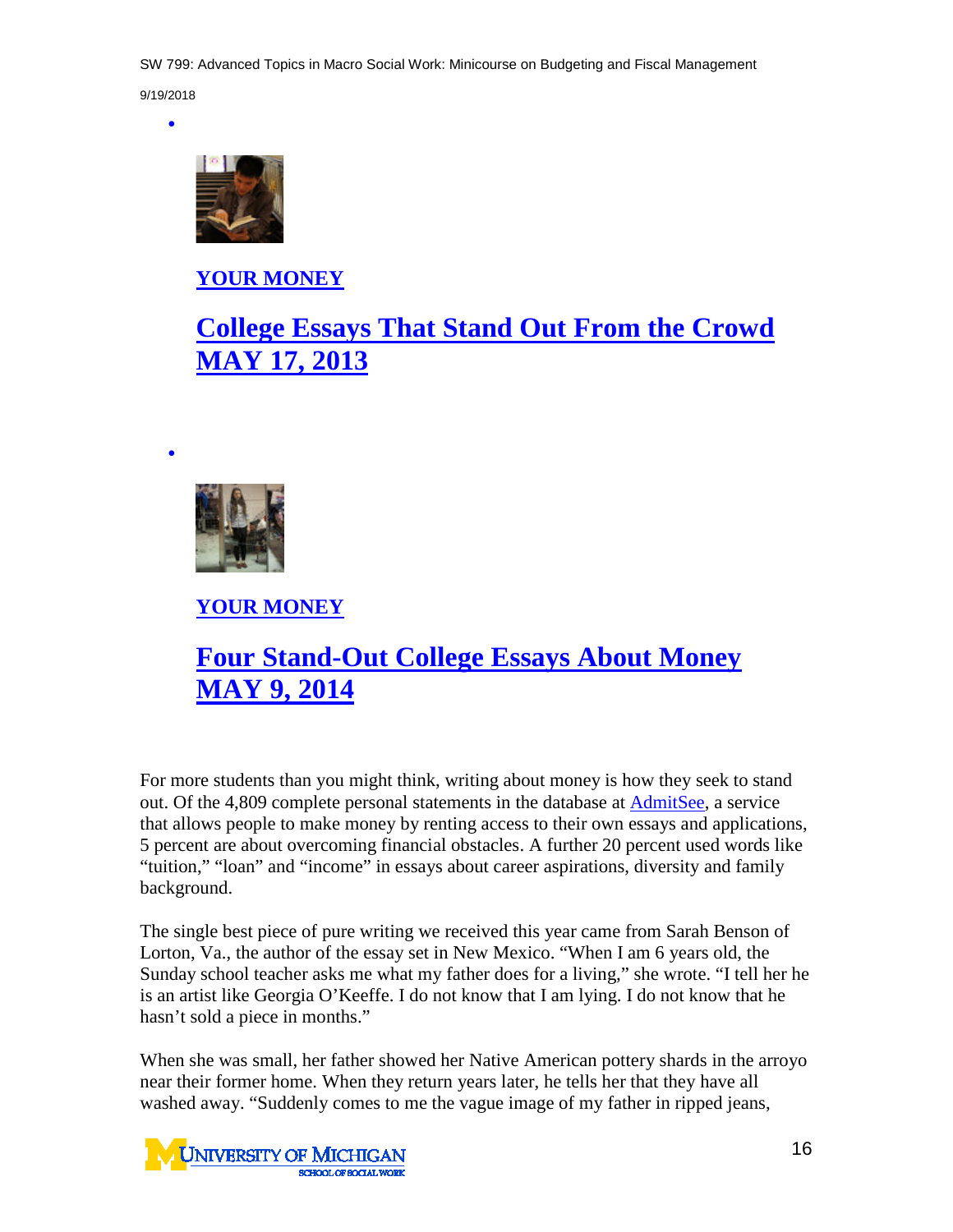9/19/2018

pressing a pottery shard into my palm," she wrote. "I wonder if he, too, has washed far away."

Her father, whom I [interviewed on Facebook Live](https://www.facebook.com/ronlieberauthor/posts/1008649242550934) this past week, was surprised that his daughter had thought so hard about his feelings about his career and livelihood. But perhaps he should not have been, given the depth that his daughter, who will attend Virginia Tech in the fall, displayed in the essay.

#### Business 5:38 A Surprise, and an Essay About Art and Money Video

## **A Surprise, and an Essay About Art and Money**

Ron Lieber, who writes the Your Money personal finance column for The New York Times, surprised Sarah Benson at her home to inform her that her college essay had been chosen for publication.

Publish Date May 13, 2016. Photo by T.J. Kirkpatrick for The New York Times. [Watch](http://www.nytimes.com/video/your-money/100000004403759/a-surprise-and-an-essay-about-art-and-money.html?action=click&contentCollection=your-money&module=embedded®ion=caption&pgtype=article)  [in Times Video »](http://www.nytimes.com/video/your-money/100000004403759/a-surprise-and-an-essay-about-art-and-money.html?action=click&contentCollection=your-money&module=embedded®ion=caption&pgtype=article)

"Every time I read it, I pulled something different from it," Mr. Johnson said. "It is a very unconventional story about economic struggle."

When Shawn L. Abbott, assistant vice president and dean of admissions in the office of undergraduate admissions at New York University, read the essay that Isabella DeSimone submitted to the university about frugality, he said he worried that it might be too conventional. "She took a topic that is by all traditional accounting measures pretty banal or pedestrian and really brought her life circumstances to life, talking about something that a lot of us can relate to," Mr. Abbott said. Ms. DeSimone will go to N.Y.U. in the fall.

"Why buy 99-cent storage containers when the products we buy already provide them for free?" Ms DeSimone wrote. "These lessons came in Spanish with the speed of a bull in a bullring." In her family, it was like a game. "The act of conserving money, the audacity to solve problems no one has thought of before, is what set my family apart," she wrote.

Nowhere in the essay does Ms. DeSimone say where her family falls on the social class spectrum, and after hearing Mr. Johnson's take on her essay, I chose not to ask. "She is frugal not necessarily because she's poor but because that's part of her value system," he said. "That was such a unique take on this type of essay. This is part of a tradition that she holds dear."

Mr. Johnson's favorite essay came from Joseph Liggio, who lives in Suffern, N.Y. When Mr. Liggio starts school at Manhattan College in the fall, he will be the first person in his family to attend college. Mr. Johnson said he always roots for those applicants and counsels many like them in his current job, though Mr. Liggio, who is white, stood out to

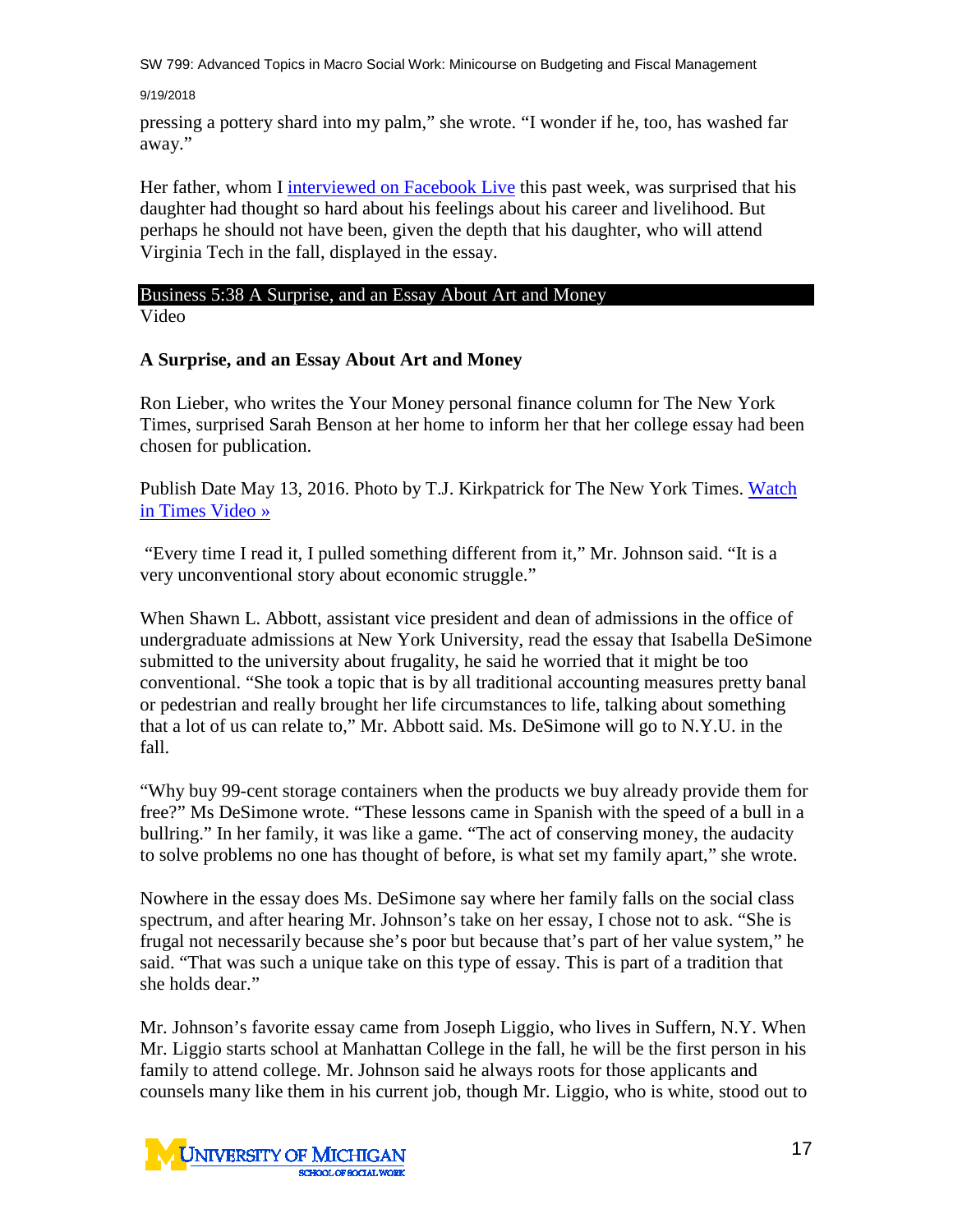#### 9/19/2018

him in part because he seemed different from many of the first-generation, inner-city, students of color he usually encounters.

Mr. Liggio's essay is also notable for his courage in admitting his confusion about what sort of goals he ought to set. He feels pressure to achieve things that no one in his family ever has, but to what end? "The thing is, I don't know where I want to go from here," he wrote. His grandparents worked where they worked because they had to make money wherever they found opportunity. Had anyone asked them what they actually wanted to do, they would have found the question baffling. "They couldn't answer because they had no other options," he wrote. "I can't answer because I have too many."

According to William Bisset, vice president for enrollment management at Manhattan College, admissions officials can be skeptical of essays that seem too polished or overwritten. "A lot of these essays sound like a Ph.D. student wrote them," he said. "Joe's was very genuine. It was well written, but you can tell that a kid wrote it."

He also had a message for other applicants who are afraid to show weakness or write about their own confusion: Other than the incoming engineers at Manhattan, the most popular expression of academic interest among incoming students is "undecided."

Erica Meister took several risks in her essay. Every year, we receive at least one essay that picks apart an affluent suburb, but we've never seen one quite as blunt as her take on Northville, Mich., which was [recently named](http://www.roadsnacks.net/snobbiest-places-in-michigan/) the snobbiest place in the state.

"I prefer to describe Northville as reckless," she wrote. "The more enterprising students of Northville High School specialize in the selling of three goods: marijuana, Adderall and test answers, all goods many of my peers don't think twice about using." If trouble ensues, she added, "our fathers can cover us with cash and connections."

Her essay could have easily read as snobby itself in its anti-snobbery, but she does not spare herself. She blithely inquires after a classmate's Advanced Placement testing plans without realizing that some people in her school come from families that can't pay even the reduced fees to take the tests.

"I found myself victim to the disease that infiltrates Northville, the same carelessness I despise," Ms. Meister wrote in the essay, which she submitted to the University of California, Berkeley.

Like many former admissions officers, Mr. Johnson has strong memories of seeing piles of essays about what he described as "designer service projects," where teenagers do volunteer work outside the United States, at their parents' expense, and then return home and appreciate their privilege all the more. "She stayed close to home and came to a similar realization about herself and the world that she comes from," he said. "I thought it was striking that she would talk about that."